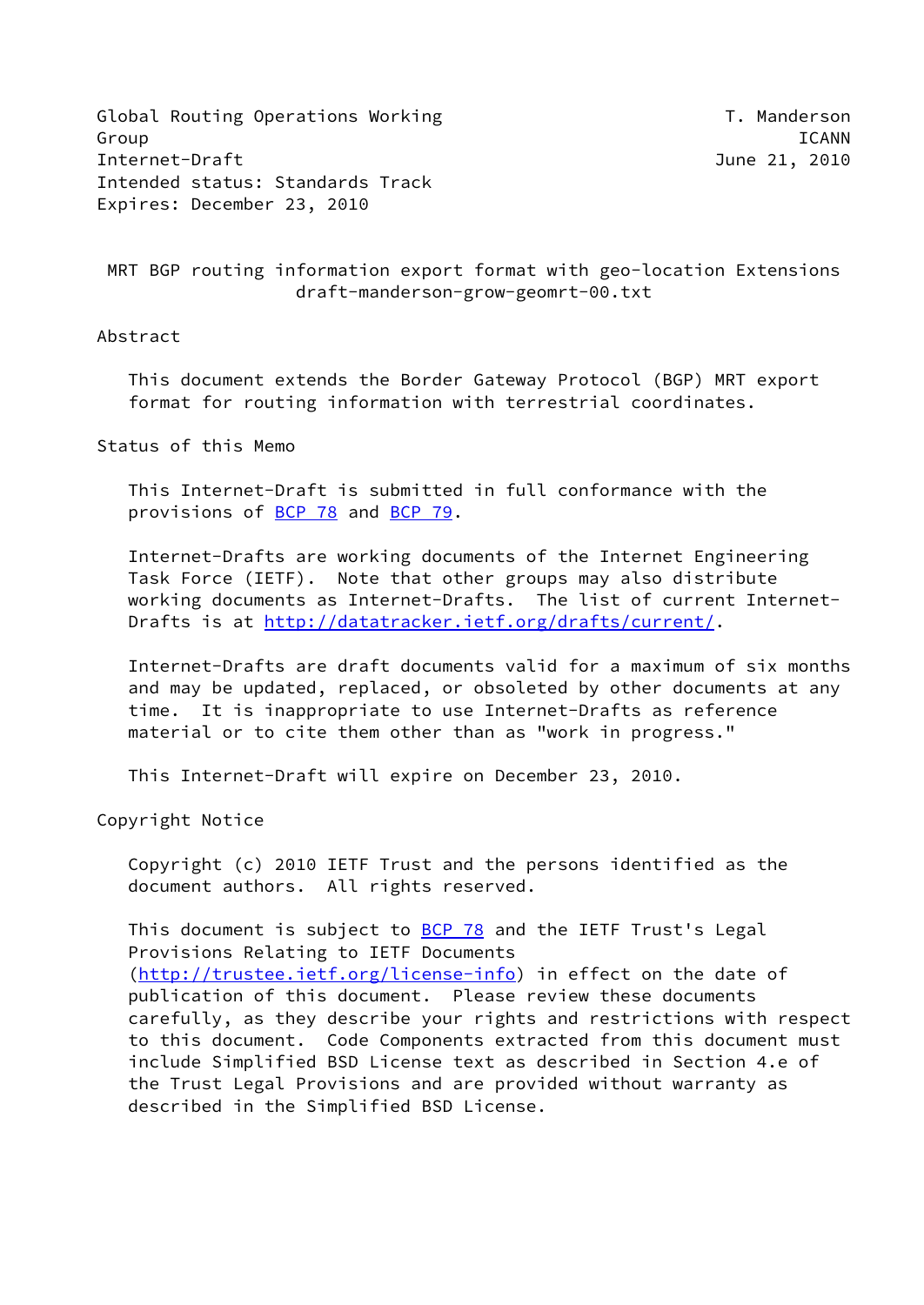| Internet-Draft                                                                                     | Geo-Location extensions in MRT |  |  |  |  |  |  | June 2010 |  |  |  |  |  |  |  |
|----------------------------------------------------------------------------------------------------|--------------------------------|--|--|--|--|--|--|-----------|--|--|--|--|--|--|--|
| Table of Contents                                                                                  |                                |  |  |  |  |  |  |           |  |  |  |  |  |  |  |
| Requirements notation $\dots \dots \dots \dots \dots \dots \dots \dots$<br>$\mathtt{\mathtt{i}}$ . |                                |  |  |  |  |  |  |           |  |  |  |  |  |  |  |
| 2.                                                                                                 |                                |  |  |  |  |  |  |           |  |  |  |  |  |  |  |
| Geo-location aware MRT Routing Information Type $\cdots \cdots$<br>3.                              |                                |  |  |  |  |  |  |           |  |  |  |  |  |  |  |
| $\overline{4}$ .                                                                                   |                                |  |  |  |  |  |  |           |  |  |  |  |  |  |  |
| Implementation Note $\ldots \ldots \ldots \ldots \ldots \ldots \ldots \frac{9}{2}$<br>5.           |                                |  |  |  |  |  |  |           |  |  |  |  |  |  |  |
| 6.                                                                                                 |                                |  |  |  |  |  |  |           |  |  |  |  |  |  |  |
| 7.                                                                                                 |                                |  |  |  |  |  |  |           |  |  |  |  |  |  |  |
| Security Considerations 12<br>8.                                                                   |                                |  |  |  |  |  |  |           |  |  |  |  |  |  |  |
| 9.                                                                                                 |                                |  |  |  |  |  |  |           |  |  |  |  |  |  |  |
| 9.1.                                                                                               |                                |  |  |  |  |  |  |           |  |  |  |  |  |  |  |
| Informative References 13<br>9.2.                                                                  |                                |  |  |  |  |  |  |           |  |  |  |  |  |  |  |
|                                                                                                    |                                |  |  |  |  |  |  |           |  |  |  |  |  |  |  |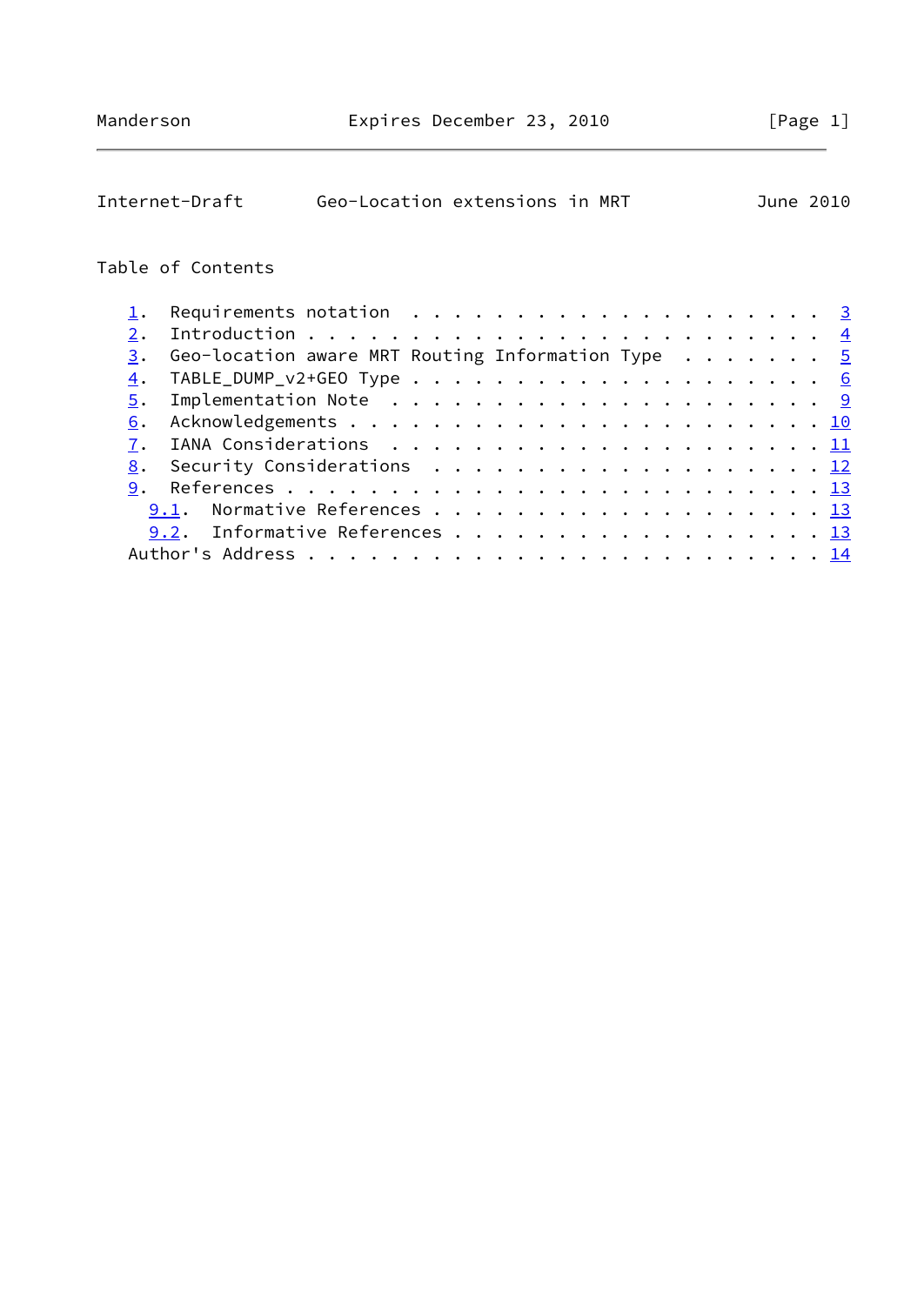Manderson **Expires December 23, 2010** [Page 2]

<span id="page-2-1"></span>Internet-Draft Geo-Location extensions in MRT June 2010

<span id="page-2-0"></span> $1.$  $1.$  Requirements notation

 The key words "MUST", "MUST NOT", "REQUIRED", "SHALL", "SHALL NOT", "SHOULD", "SHOULD NOT", "RECOMMENDED", "MAY", and "OPTIONAL" in this document are to be interpreted as described in  $[REC2119]$ .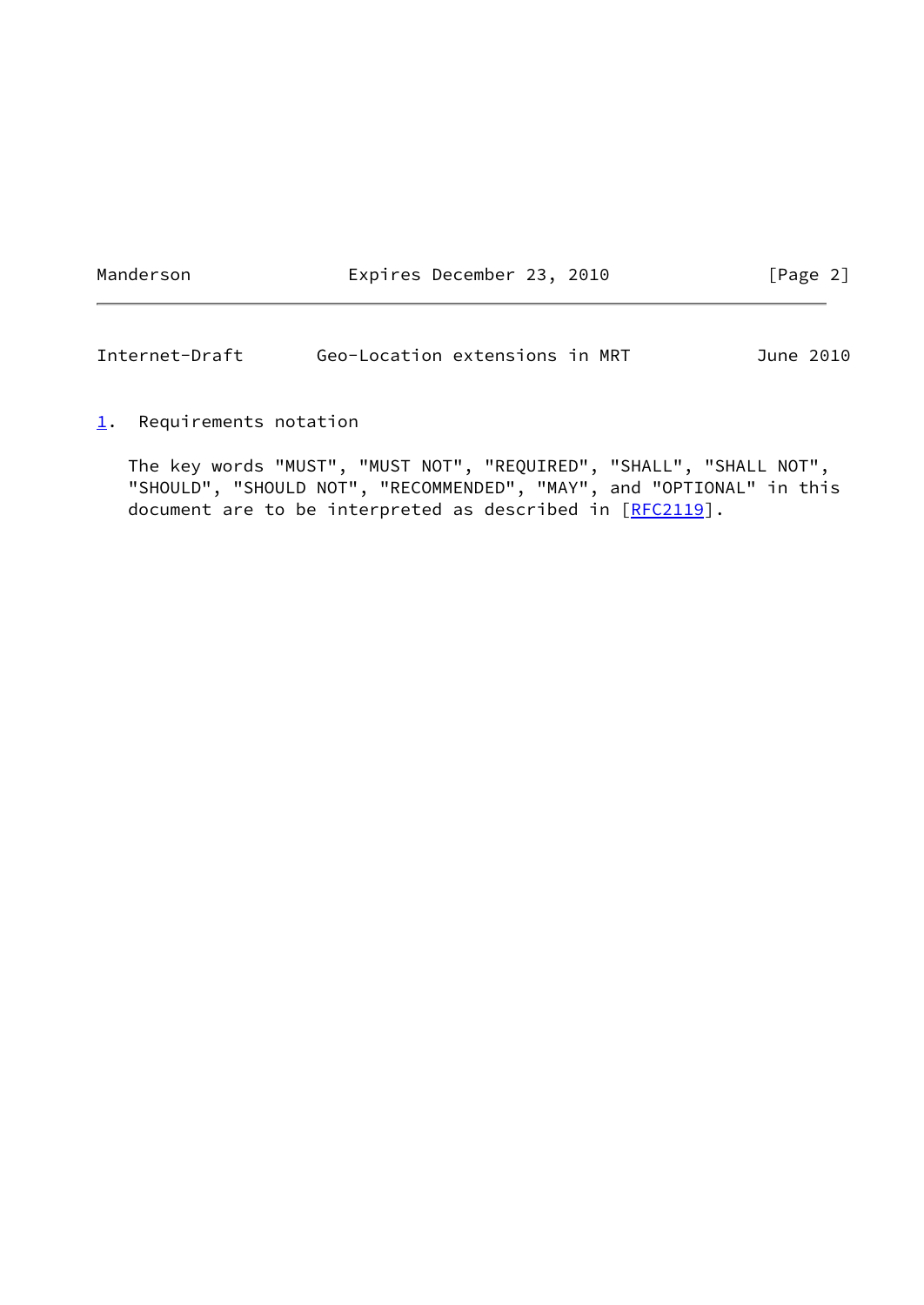Manderson **Expires December 23, 2010** [Page 3]

<span id="page-3-1"></span>Internet-Draft Geo-Location extensions in MRT June 2010

# <span id="page-3-0"></span>[2](#page-3-0). Introduction

 Research is underway that analyzes the network behavior of routing protocol transactions from routing information base snapshots in relation to geographical coordinates. Specifically the BGP routing protocol is the subject of study and the analysis has been significantly aided by the availability and extension of the "MRT format" [\[I-D.ietf-grow-mrt](#page-13-3)] originally defined in the MRT Programmer's Guide [MRT PROG GUIDE].

 This memo documents an extension to the "MRT format" [\[I-D.ietf-grow-mrt](#page-13-3)] and introduces an additional definition of a MRT Type field and related Subtype fields.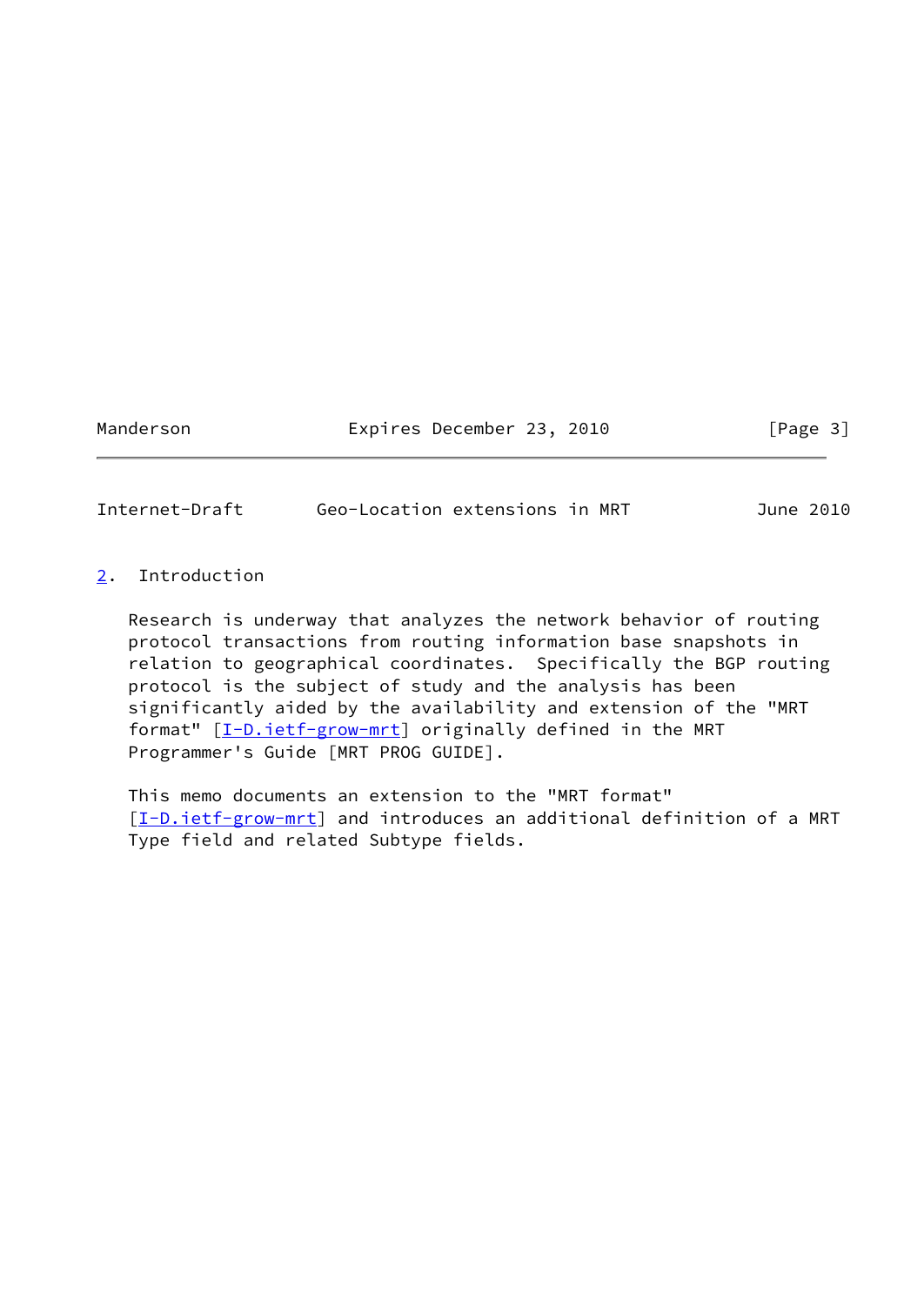| Manderson | Expires December 23, 2010 | [Page 4] |
|-----------|---------------------------|----------|
|-----------|---------------------------|----------|

<span id="page-4-1"></span>

| Geo-Location extensions in MRT<br>Internet-Draft<br>June 2010 |  |
|---------------------------------------------------------------|--|
|---------------------------------------------------------------|--|

<span id="page-4-0"></span>[3](#page-4-0). Geo-location aware MRT Routing Information Type

 The following additional Type is defined for the TABLE\_DUMP\_v2+GEO format, which extends the TABLE\_DUMP\_V2 type.

65 (TBA) TABLE\_DUMP\_v2+GEO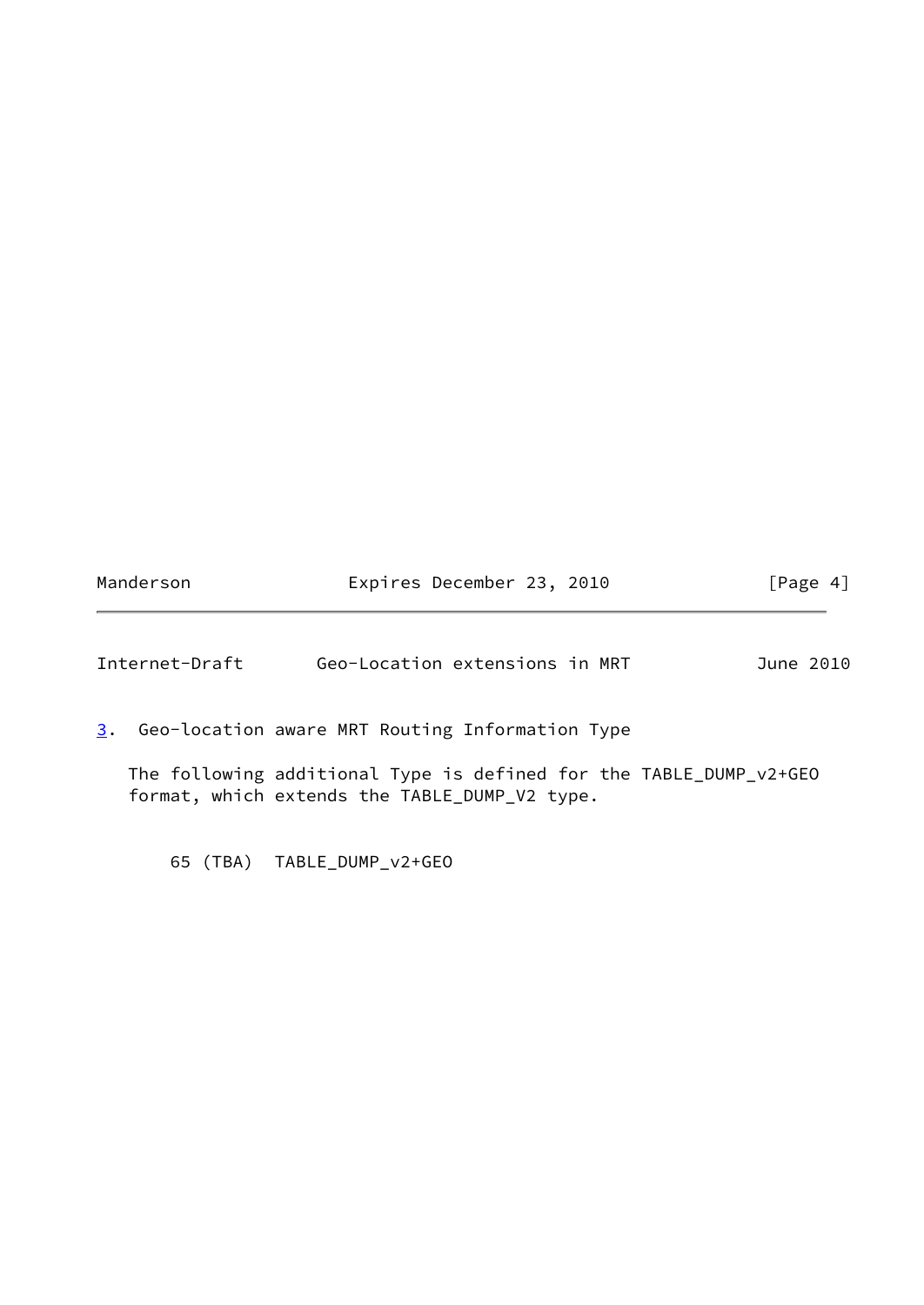<span id="page-5-1"></span>

| Manderson | Expires December 23, 2010 |  | [Page 5] |  |
|-----------|---------------------------|--|----------|--|
|           |                           |  |          |  |

### <span id="page-5-0"></span>[4](#page-5-0). TABLE\_DUMP\_v2+GEO Type

 The TABLE\_DUMP\_v2+GEO Type updates the TABLE\_DUMP\_v2 Type to include Geo-location information in the form of WGS84 [WGS 84] formatted coordinates. The following subtypes as used with the TABLE\_DUMP\_V2 Type, are used in the TABLE\_DUMP\_v2+GEO Type and their formats have been augmented to include the WGS84 coordinates.

- 1 PEER\_INDEX\_TABLE
- 2 RIB\_IPV4\_UNICAST
- 3 RIB\_IPV4\_MULTICAST
- 4 RIB\_IPV6\_UNICAST
- 5 RIB\_IPV6\_MULTICAST
- 6 RIB\_GENERIC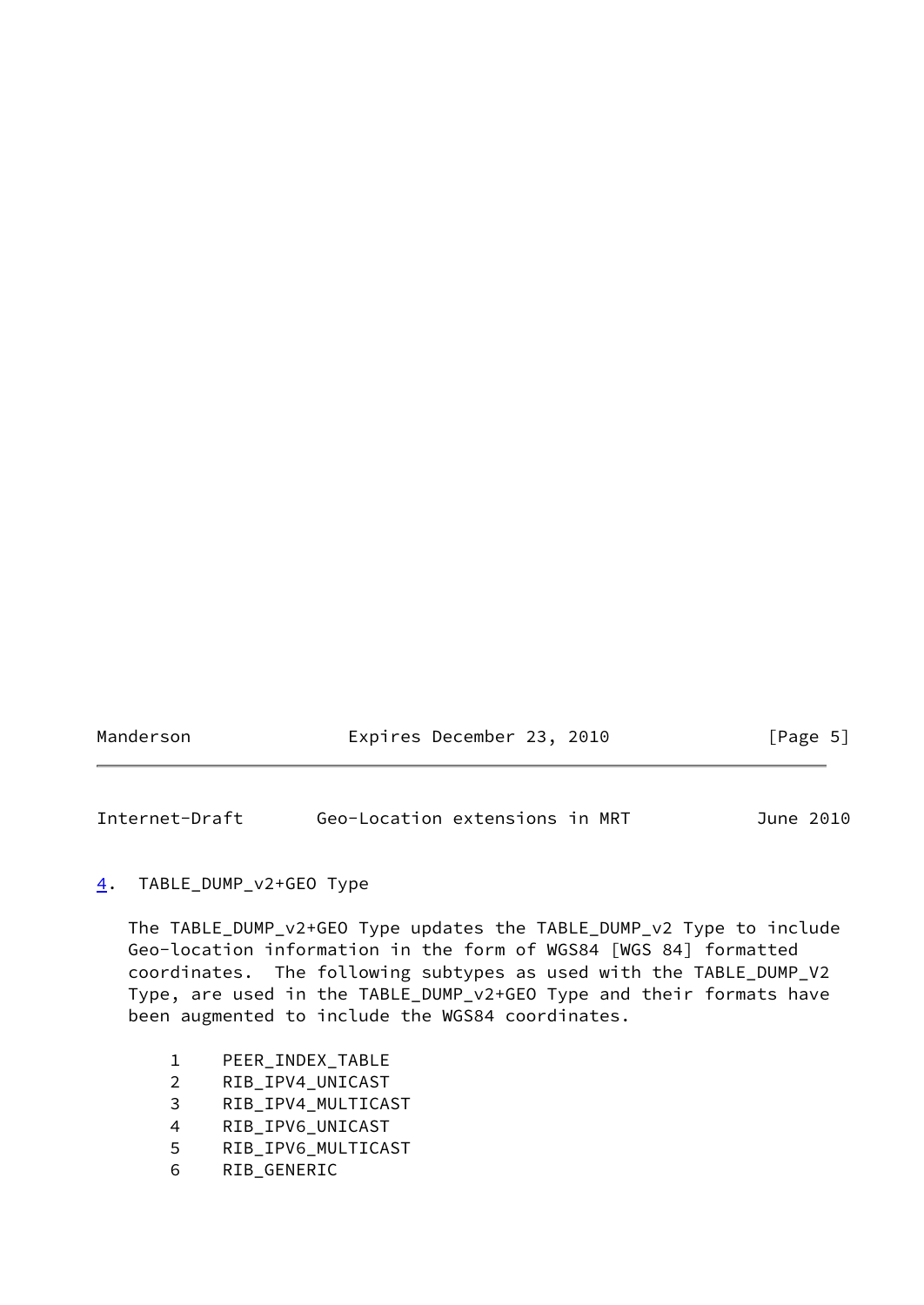The extended PEER\_INDEX\_TABLE MRT record provides the BGP ID of the collector, the latitude and longitude in WGS84 [WGS 84] format, an optional view name, and a list of indexed peers.

 The format and function of the Collector BGP ID, the View Name Length and View Name, Peer Count are as defined by the TABLE\_DUMP\_V2 MRT format [\[I-D.ietf-grow-mrt](#page-13-3)].

 The Collector Latitude and Collector Longitude are the geographical coordinates of the collector in WGS84 [WGS 84] format.

 $0$  1 2 3 0 1 2 3 4 5 6 7 8 9 0 1 2 3 4 5 6 7 8 9 0 1 2 3 4 5 6 7 8 9 0 1 +-+-+-+-+-+-+-+-+-+-+-+-+-+-+-+-+-+-+-+-+-+-+-+-+-+-+-+-+-+-+-+-+ Collector BGP ID +-+-+-+-+-+-+-+-+-+-+-+-+-+-+-+-+-+-+-+-+-+-+-+-+-+-+-+-+-+-+-+-+ Collector Latitude +-+-+-+-+-+-+-+-+-+-+-+-+-+-+-+-+-+-+-+-+-+-+-+-+-+-+-+-+-+-+-+-+ Collector Longitude +-+-+-+-+-+-+-+-+-+-+-+-+-+-+-+-+-+-+-+-+-+-+-+-+-+-+-+-+-+-+-+-+ View Name Length | View Name (variable) +-+-+-+-+-+-+-+-+-+-+-+-+-+-+-+-+-+-+-+-+-+-+-+-+-+-+-+-+-+-+-+-+ Peer Count +-+-+-+-+-+-+-+-+-+-+-+-+-+-+-+-+

 The format of the peer entries is shown below. The PEER\_INDEX\_TABLE record contains Peer Count peer entries.

Manderson Expires December 23, 2010 [Page 6] Internet-Draft Geo-Location extensions in MRT June 2010  $0$  1 2 3 0 1 2 3 4 5 6 7 8 9 0 1 2 3 4 5 6 7 8 9 0 1 2 3 4 5 6 7 8 9 0 1 +-+-+-+-+-+-+-+-+-+-+-+-+-+-+-+-+-+-+-+-+-+-+-+-+-+-+-+-+-+-+-+-+ Peer Type | +-+-+-+-+-+-+-+-+-+-+-+-+-+-+-+-+-+-+-+-+-+-+-+-+-+-+-+-+-+-+-+-+ Peer BGP ID +-+-+-+-+-+-+-+-+-+-+-+-+-+-+-+-+-+-+-+-+-+-+-+-+-+-+-+-+-+-+-+-+ Peer IP address (variable)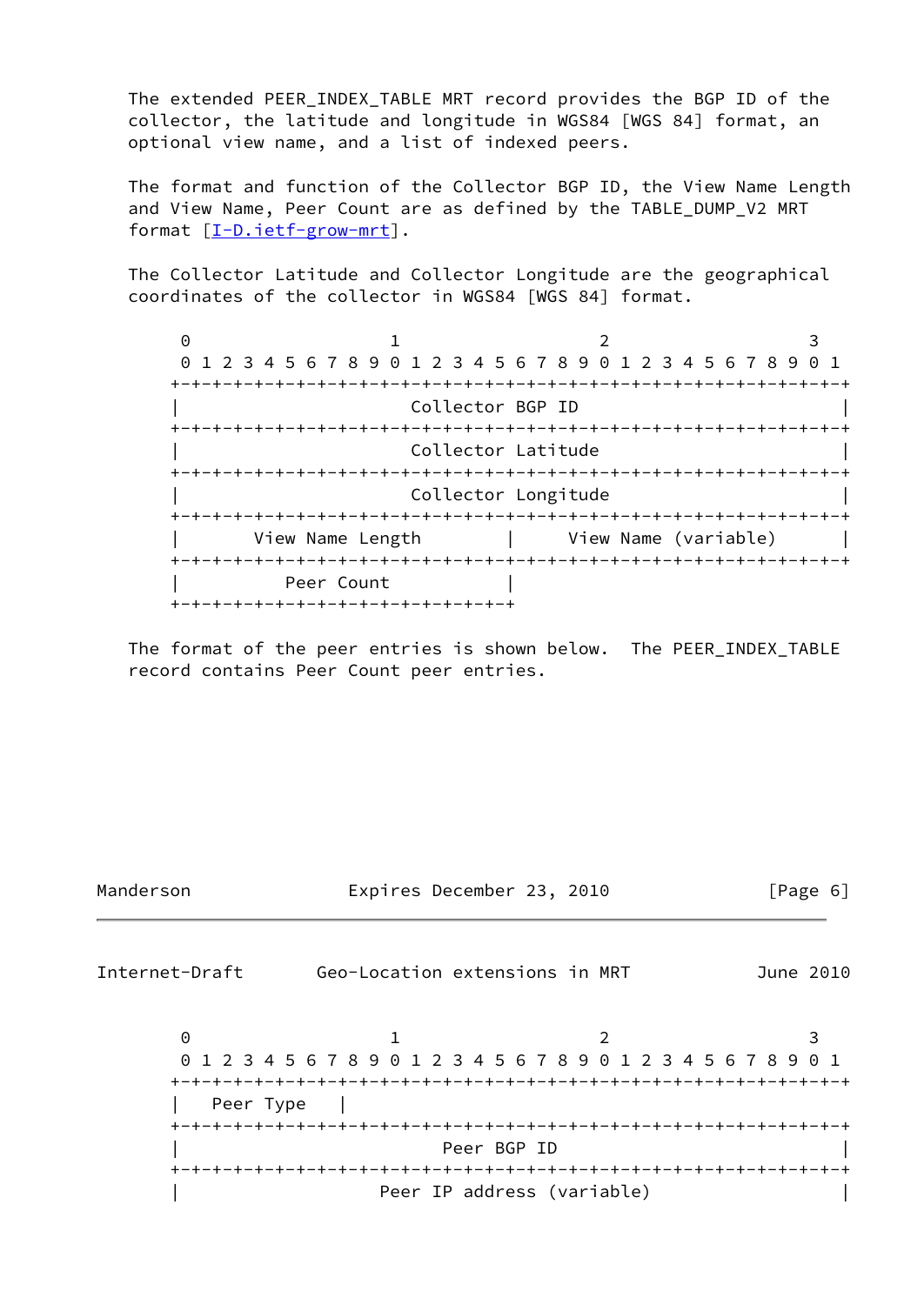

 The Peer Type, Peer BGP ID, Peer IP, Peer AS, Peer Latitude, and Peer Longitude fields are repeated as indicated by the Peer Count field. The position of the Peer in the PEER\_INDEX\_TABLE is used as an index in the subsequent TABLE\_DUMP\_V2+GEO MRT records. The index number begins with 0.

 The Peer Latitude and Peer Longitude are the geographical coordinates of the peer in WGS84 [WGS 84] format.

The Peer Type field remains as defined in the TABLE DUMP V2 MRT format [\[I-D.ietf-grow-mrt](#page-13-3)].

 The records which follow the PEER\_INDEX\_TABLE record constitute the RIB entries and their formats remain unchanged from TABLE\_DUMP\_V2+ GEO.

 That is the common format for the RIB\_IPV4\_UNICAST, RIB\_IPV4\_MULTICAST, RIB\_IPV6\_UNICAST, and RIB\_IPV6\_MULTICAST remains as defined for TABLE\_DUMP\_V2 and the header is shown below for informational purposes only.

| 0               |                   |                                                                 |
|-----------------|-------------------|-----------------------------------------------------------------|
|                 |                   | 0 1 2 3 4 5 6 7 8 9 0 1 2 3 4 5 6 7 8 9 0 1 2 3 4 5 6 7 8 9 0 1 |
|                 |                   |                                                                 |
|                 | Sequence number   |                                                                 |
| +-+-+-+-+-+-+-+ |                   |                                                                 |
| Prefix Length   |                   |                                                                 |
|                 |                   |                                                                 |
|                 | Prefix (variable) |                                                                 |
|                 |                   |                                                                 |
| Entry Count     |                   |                                                                 |

Manderson **Expires December 23, 2010** [Page 7]

Internet-Draft Geo-Location extensions in MRT June 2010

+-+-+-+-+-+-+-+-+-+-+-+-+-+-+-+-+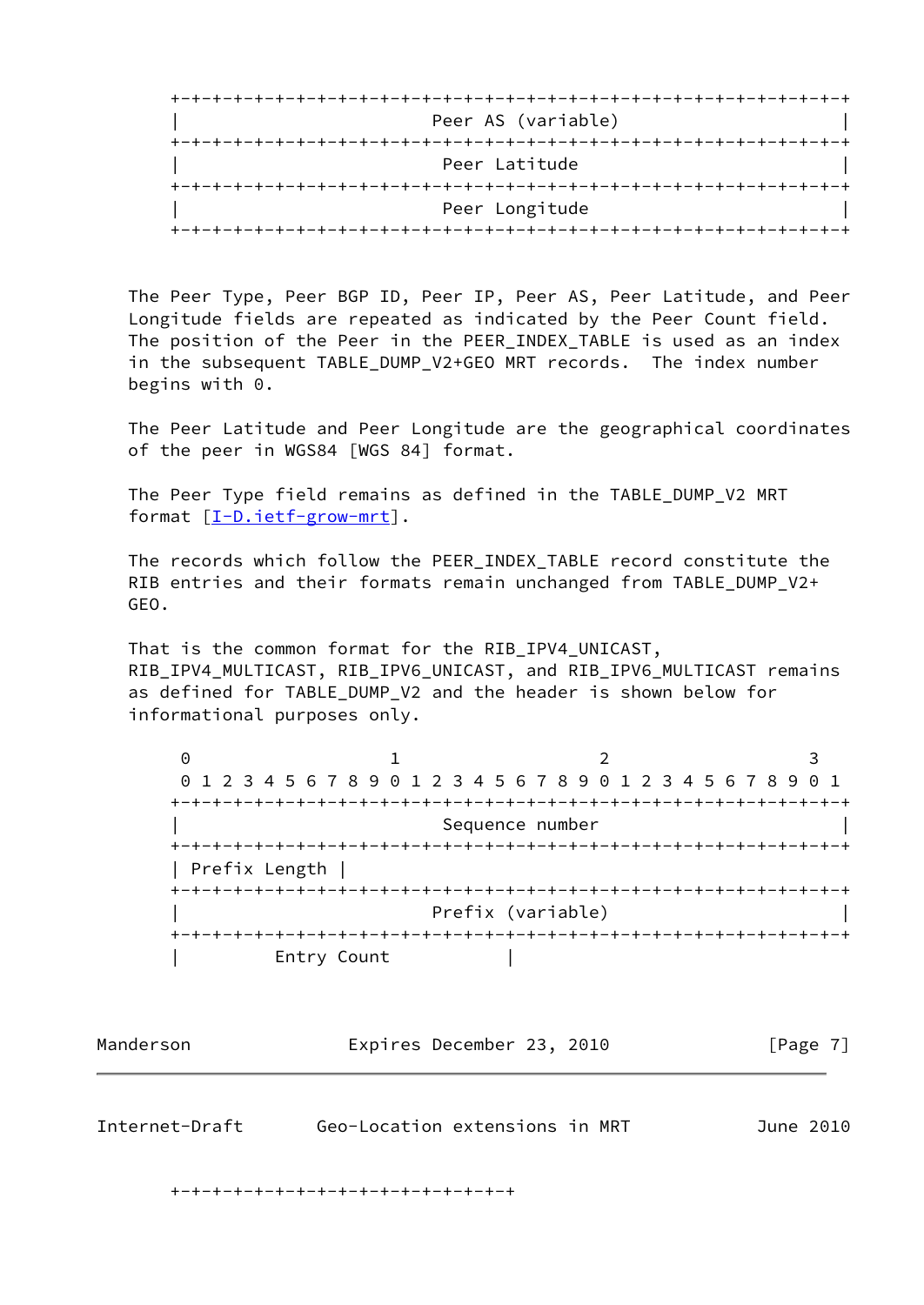Similarly the the RIB\_GENERIC format is unchanged and is shown here:

 $0$  1 2 3 0 1 2 3 4 5 6 7 8 9 0 1 2 3 4 5 6 7 8 9 0 1 2 3 4 5 6 7 8 9 0 1 +-+-+-+-+-+-+-+-+-+-+-+-+-+-+-+-+-+-+-+-+-+-+-+-+-+-+-+-+-+-+-+-+ Sequence number +-+-+-+-+-+-+-+-+-+-+-+-+-+-+-+-+-+-+-+-+-+-+-+-+-+-+-+-+-+-+-+-+ | Address Family Identifier |Subsequent AFI | +-+-+-+-+-+-+-+-+-+-+-+-+-+-+-+-+-+-+-+-+-+-+-+-+-+-+-+-+-+-+-+-+ Network Layer Reachability Information (variable) +-+-+-+-+-+-+-+-+-+-+-+-+-+-+-+-+-+-+-+-+-+-+-+-+-+-+-+-+-+-+-+-+ Entry Count +-+-+-+-+-+-+-+-+-+-+-+-+-+-+-+-+

 The RIB entries that follow the RIB entry headers are also unchanged from MRT [\[I-D.ietf-grow-mrt\]](#page-13-3):

 $0$  1 2 3 0 1 2 3 4 5 6 7 8 9 0 1 2 3 4 5 6 7 8 9 0 1 2 3 4 5 6 7 8 9 0 1 +-+-+-+-+-+-+-+-+-+-+-+-+-+-+-+-+-+-+-+-+-+-+-+-+-+-+-+-+-+-+-+-+ Peer Index | +-+-+-+-+-+-+-+-+-+-+-+-+-+-+-+-+-+-+-+-+-+-+-+-+-+-+-+-+-+-+-+-+ Originated Time +-+-+-+-+-+-+-+-+-+-+-+-+-+-+-+-+-+-+-+-+-+-+-+-+-+-+-+-+-+-+-+-+ Attribute Length +-+-+-+-+-+-+-+-+-+-+-+-+-+-+-+-+-+-+-+-+-+-+-+-+-+-+-+-+-+-+-+-+ BGP Attributes... (variable) +-+-+-+-+-+-+-+-+-+-+-+-+-+-+-+-+-+-+-+-+-+-+-+-+-+-+-+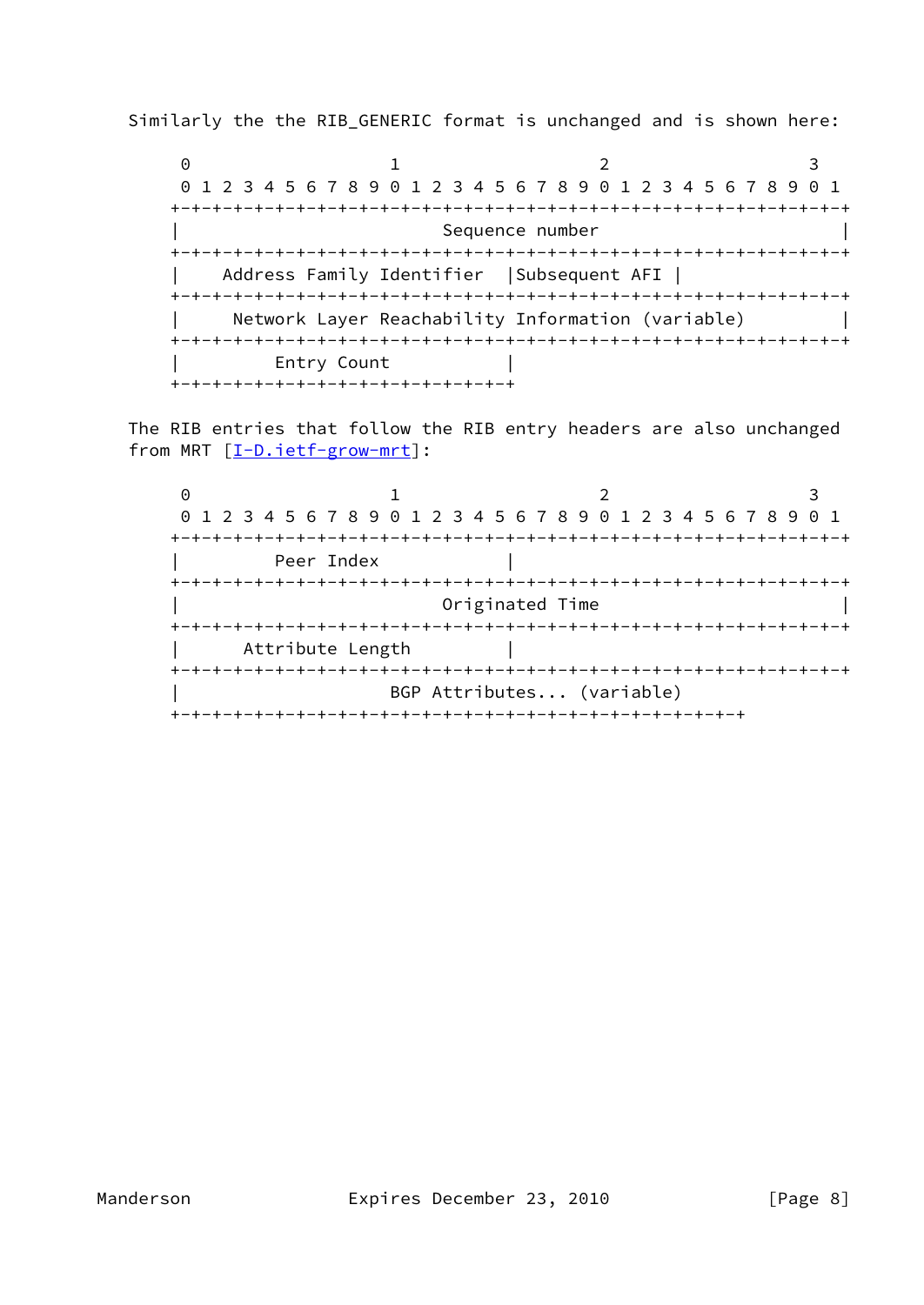#### <span id="page-9-1"></span><span id="page-9-0"></span>[5](#page-9-0). Implementation Note

 In implementation of the formats above where a Collector has an assigned Latitude and Longitude but a Peer does not. It is currently recommended that the Collector's coordinates are replicated in the Peer's Latitude and Longitude. The inquiring researcher can then make the decision on the interpretation of the routes 'as seen' at those coordinates, or disregard any geographical information for the peer based on the comparison of the Collector and Peer coordinates.

 The TABLE\_DUMP\_v2+GEO format MUST not be used if the Collector's Latitude and Longitude have not been defined.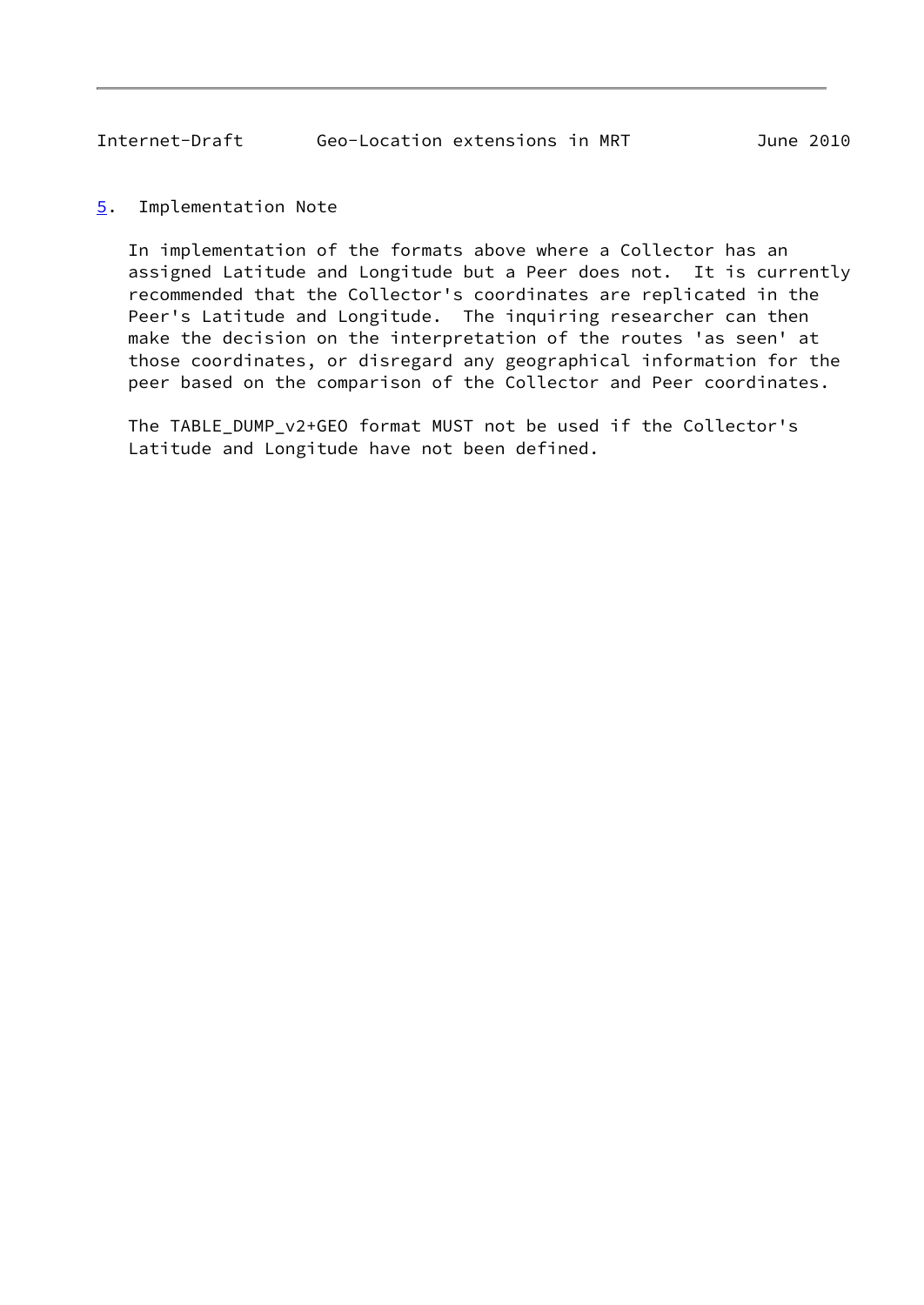<span id="page-10-1"></span>

<span id="page-10-0"></span>[6](#page-10-0). Acknowledgements

 Thanks to Andrew Clark, Ernest Foo, and Dave Meyer for reviewing this document.

 This document describes a small portion of the research towards the the author's PhD.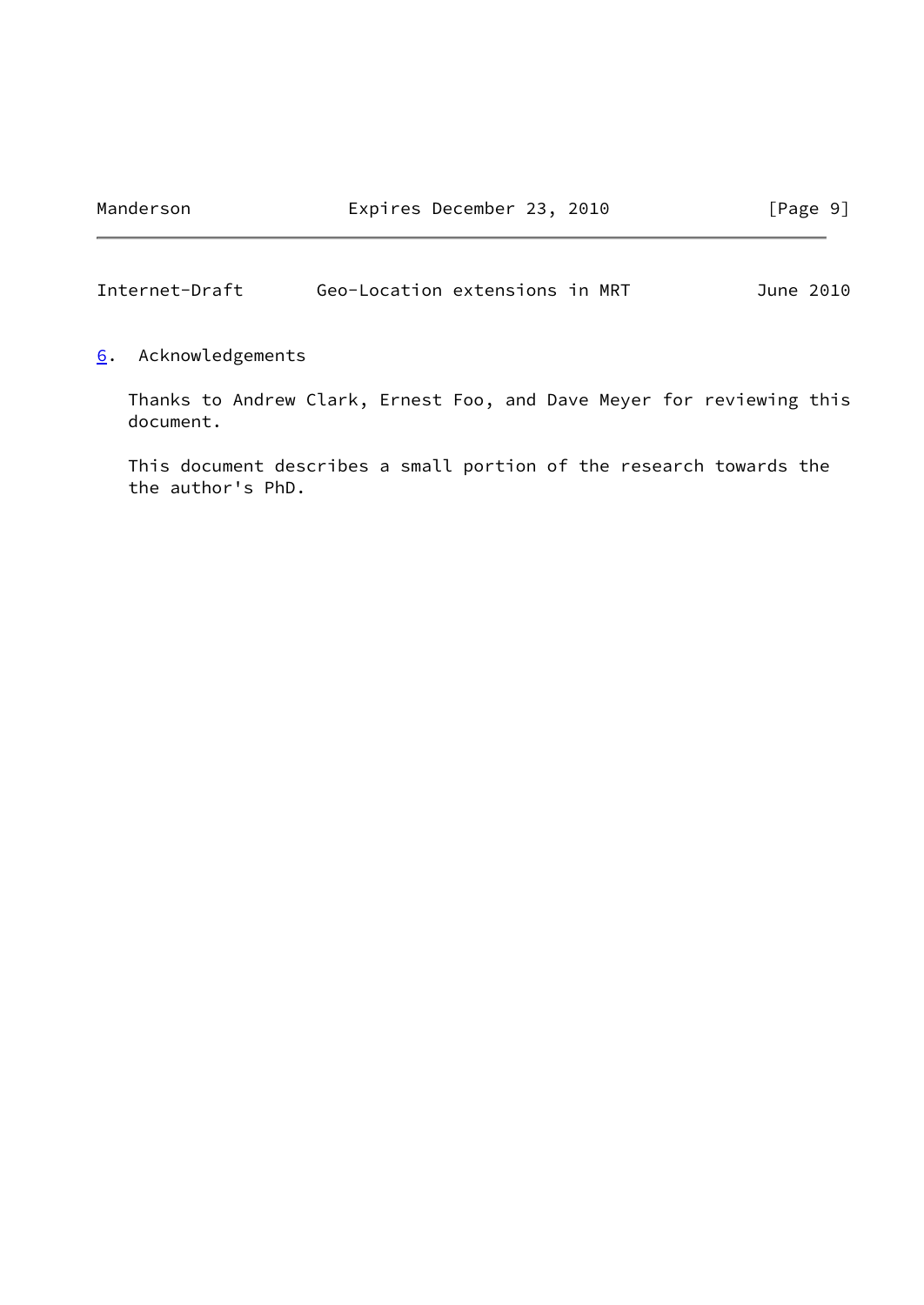Manderson **Expires December 23, 2010** [Page 10]

<span id="page-11-1"></span>Internet-Draft Geo-Location extensions in MRT June 2010

<span id="page-11-0"></span>[7](#page-11-0). IANA Considerations

 This section requests the Internet Assigned Numbers Authority (IANA) register the Type code values and Subtype code values related to the TABLE\_DUMP\_v2+GEO type in the MRT namespaces, in accordance with [BCP](https://datatracker.ietf.org/doc/pdf/bcp26) [26](https://datatracker.ietf.org/doc/pdf/bcp26), [RFC 5226 \[RFC5226](https://datatracker.ietf.org/doc/pdf/rfc5226)].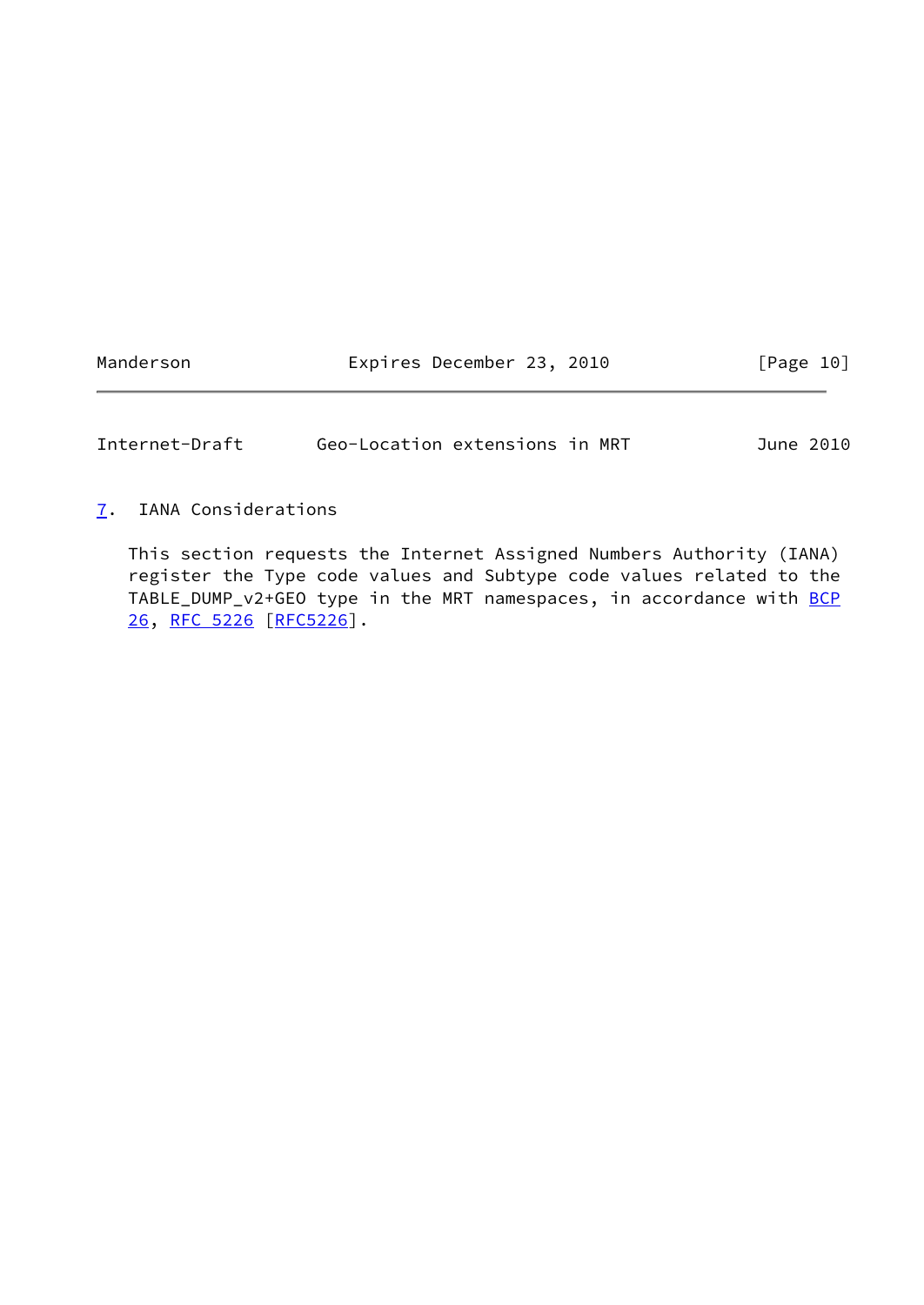<span id="page-12-1"></span>

| Manderson | Expires December 23, 2010 |  | [Page 11] |  |
|-----------|---------------------------|--|-----------|--|
|           |                           |  |           |  |

## <span id="page-12-0"></span>[8](#page-12-0). Security Considerations

This extension to the "MRT format"  $[\underline{I-D.ietf-grow-mrt}]$  defines fields that are of a descriptive nature and provide information that is useful in the analysis of routing systems. As such, the author believes that they do not constitute an additional security risk.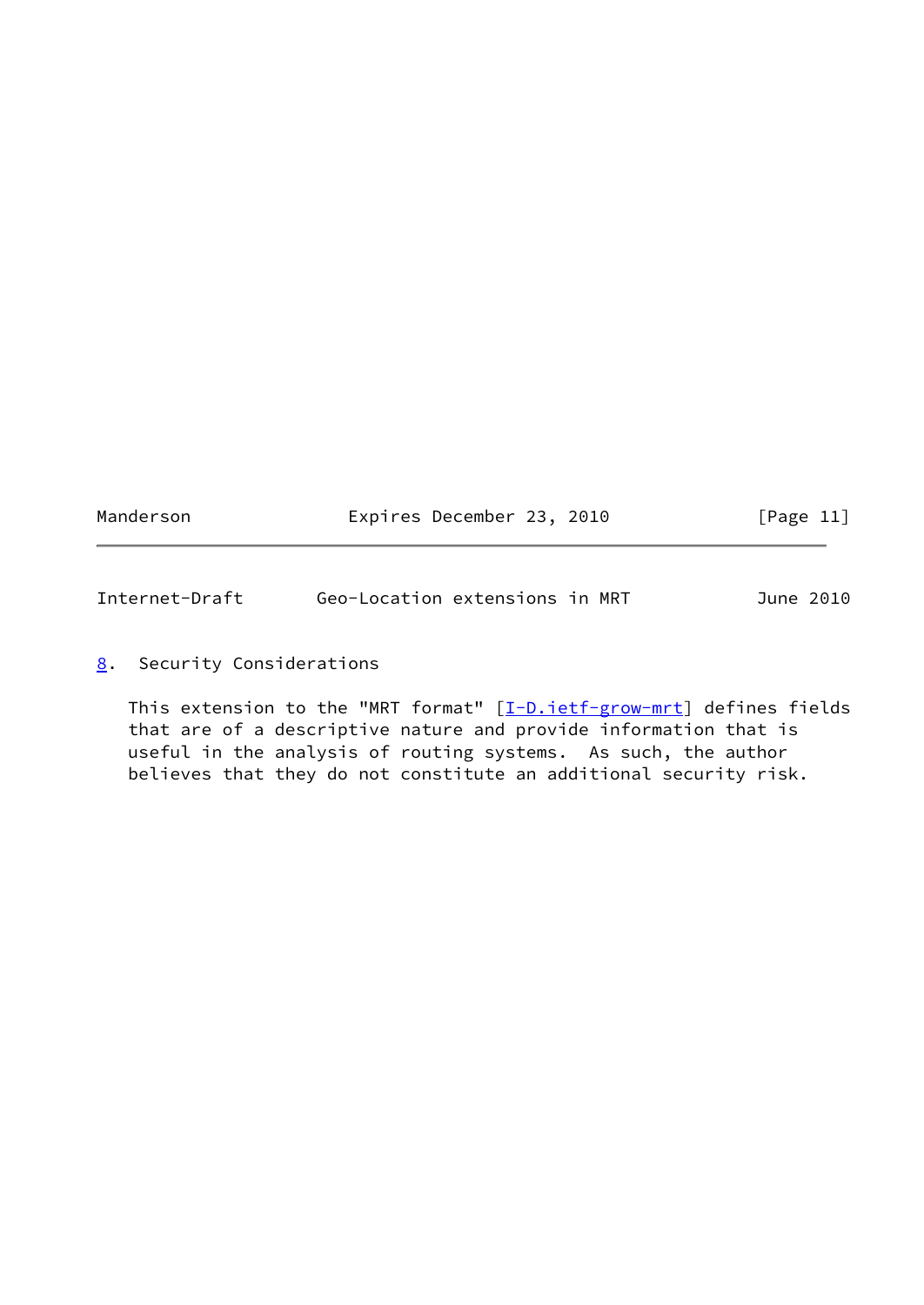<span id="page-13-3"></span><span id="page-13-2"></span><span id="page-13-1"></span><span id="page-13-0"></span>

| Manderson             | Expires December 23, 2010                                                                                                                    | [Page $12$ ] |
|-----------------------|----------------------------------------------------------------------------------------------------------------------------------------------|--------------|
|                       | Internet-Draft Geo-Location extensions in MRT                                                                                                | June 2010    |
| 9.<br>References      |                                                                                                                                              |              |
|                       | 9.1. Normative References                                                                                                                    |              |
| $[I-D.iett-grow-mrt]$ | Blunk, L., Karir, M., and C. Labovitz, "MRT routing<br>information export format", draft-ietf-grow-mrt-11 (work<br>in progress), March 2010. |              |
|                       | [RFC1058] Hedrick, C., "Routing Information Protocol", RFC 1058,<br>June 1988.                                                               |              |
|                       | [RFC1195] Callon, R., "Use of OSI IS-IS for routing in TCP/IP and<br>dual environments", RFC 1195, December 1990.                            |              |
| [RFC2080]             | Malkin, G. and R. Minnear, "RIPng for IPv6", RFC 2080,<br>January 1997.                                                                      |              |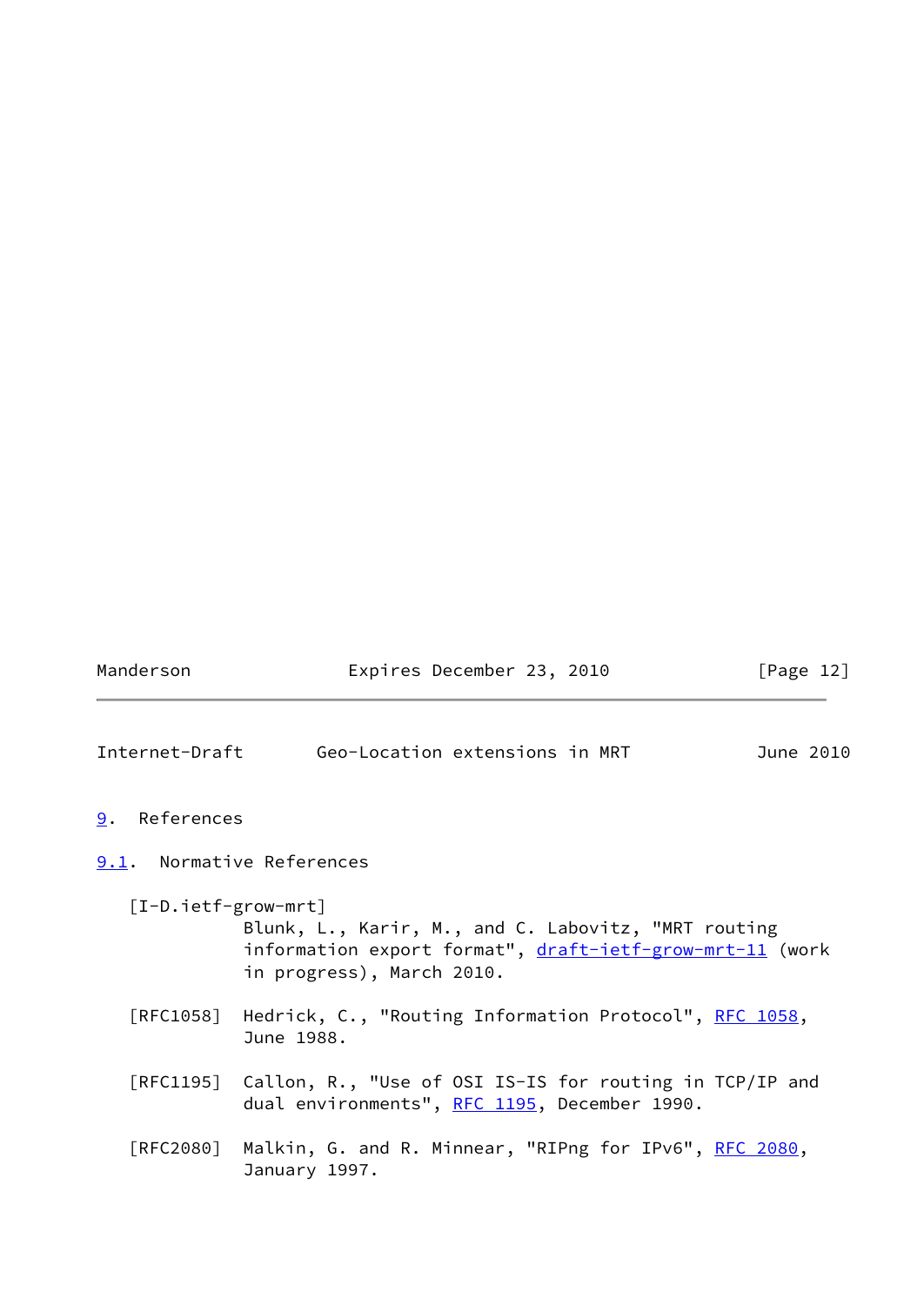- [RFC2119] Bradner, S., "Key words for use in RFCs to Indicate Requirement Levels", [BCP 14](https://datatracker.ietf.org/doc/pdf/bcp14), [RFC 2119](https://datatracker.ietf.org/doc/pdf/rfc2119), March 1997.
- [RFC2328] Moy, J., "OSPF Version 2", STD 54, [RFC 2328](https://datatracker.ietf.org/doc/pdf/rfc2328), April 1998.
- [RFC4271] Rekhter, Y., Li, T., and S. Hares, "A Border Gateway Protocol 4 (BGP-4)", [RFC 4271](https://datatracker.ietf.org/doc/pdf/rfc4271), January 2006.
- [RFC4760] Bates, T., Chandra, R., Katz, D., and Y. Rekhter, "Multiprotocol Extensions for BGP-4", [RFC 4760](https://datatracker.ietf.org/doc/pdf/rfc4760), January 2007.
- [RFC5226] Narten, T. and H. Alvestrand, "Guidelines for Writing an IANA Considerations Section in RFCs", [BCP 26](https://datatracker.ietf.org/doc/pdf/bcp26), [RFC 5226](https://datatracker.ietf.org/doc/pdf/rfc5226), May 2008.
- [RFC5340] Coltun, R., Ferguson, D., Moy, J., and A. Lindem, "OSPF for IPv6", [RFC 5340](https://datatracker.ietf.org/doc/pdf/rfc5340), July 2008.

<span id="page-14-0"></span>[9.2](#page-14-0). Informative References

[MRT PROG GUIDE]

 Labovitz, C., "MRT Programmer's Guide", November 1999, <<http://www.merit.edu/networkresearch/mrtprogrammer.pdf>>.

 [WGS 84] Geodesy and Geophysics Department, DoD., "World Geodetic System 1984", January 2000, [<http://earth-info.nga.mil/](http://earth-info.nga.mil/GandG/publications/tr8350.2/wgs84fin.pdf) [GandG/publications/tr8350.2/wgs84fin.pdf>](http://earth-info.nga.mil/GandG/publications/tr8350.2/wgs84fin.pdf).

<span id="page-14-1"></span>

| Manderson        | Expires December 23, 2010      | [Page 13] |
|------------------|--------------------------------|-----------|
| Internet-Draft   | Geo-Location extensions in MRT | June 2010 |
| Author's Address |                                |           |

 Terry Manderson ICANN

Email: terry.manderson@icann.org